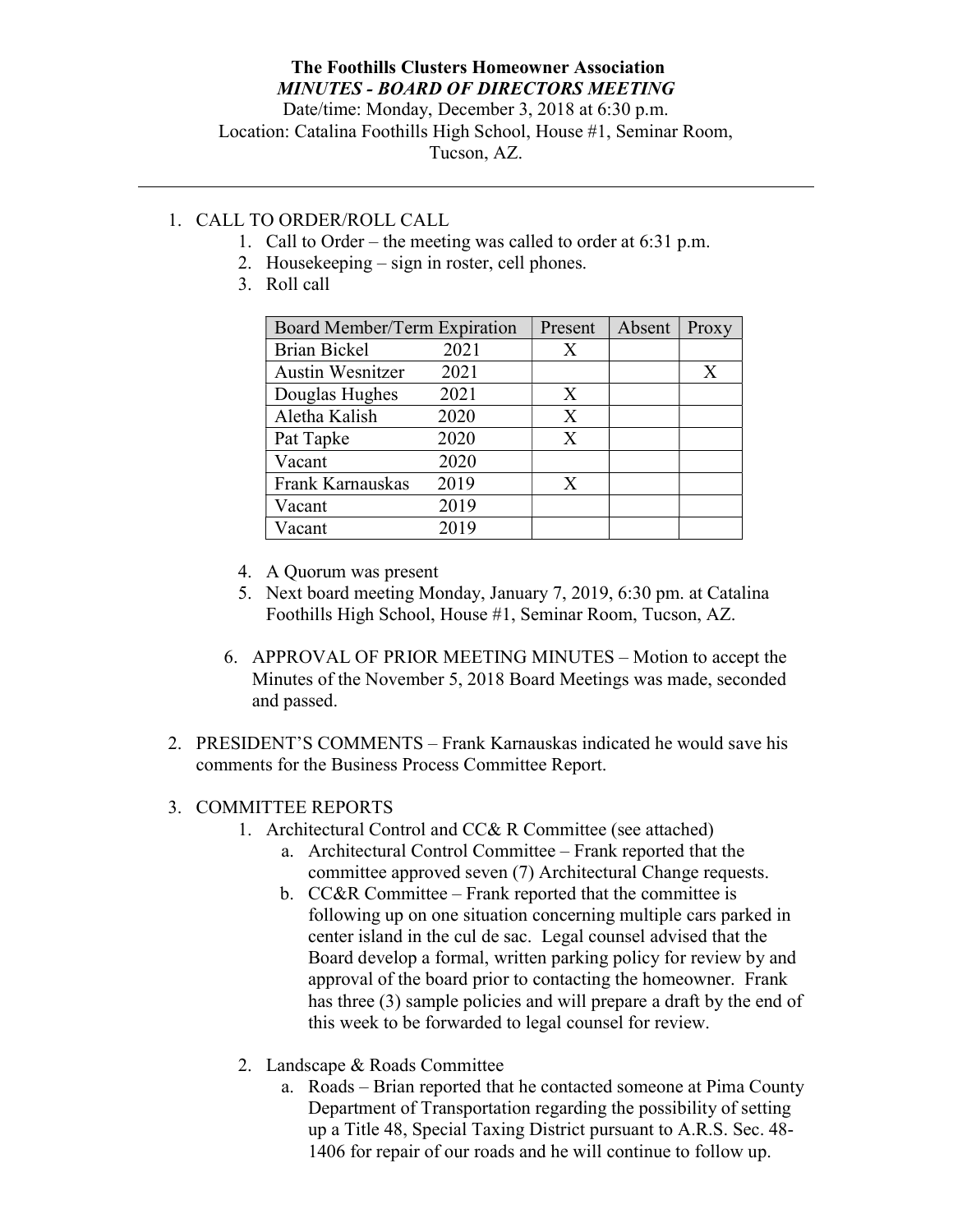- b. Landscape -- Irene forwarded Proposal/Contract from Basham Landscaping spraying of pre-emergent at entrances for Brian's signature (copy attached).
- 3. Business Process Committee
	- a. Brian presented via overhead projector, proposed changes to the Amended and Restated By-Laws of The Foothills Clusters Homeowners Association Approved on November 5, 2007. The changes being considered in the draft are intended to eliminate unnecessary, outdated or confusing language, to bring the document into compliance with current law and to allow the directors some latitude regarding administrative matters. Brian will email a copy of the document to members of the board for review prior to the next board meeting.
	- b. Frank indicated he would like to send a letter to all members reporting the results of the ballot initiative to raise the annual assessment along with a copy of the 'for discussion only' By-Laws presented this evening by Brian and a copy of the Financial Reports for 2018.
	- c. A discussion followed regarding a suitable course of action for the Board to take in order to accomplish the financing for and replacement of our private roads. The Business Process Committee is looking into a possible taxing district, and the need to get more information about why members did not vote and why members voted 'No'. The committee recommends that the Board focus on amending the By-Laws per previous discussion and present these By-Laws to the members with a letter indicating we are still working on roads. The goal is to educate the membership and build trust. There was a discussion involving all members of the board and opened to comments from members in attendance regarding moving forward on changes to the governing documents that will facilitate the financing of the road project.
- 4. Communications Committee (No report)
- 5. Finance Committee (Report Attached)
	- i. The Treasurer' Report including the Balance Sheet as of November 30, 2018, the Transaction List by Date for November 2018 and the A/R Aging Report as of November 30, 2018 were reviewed.
	- ii. Brian indicated he plans to visit Alliance Bank, a bank with a department that specialized in homeowners' associations and will report back to the Board as to whether the Finance Committee recommends moving the Associations' accounts.
	- iii. Brian presented a Draft Budget for 2019 and explained that this was based on 2018 actual results. Pat emailed comments and questions to all board members on December 1<sup>st</sup>. Brian had not seen the email and indicated he would follow up.